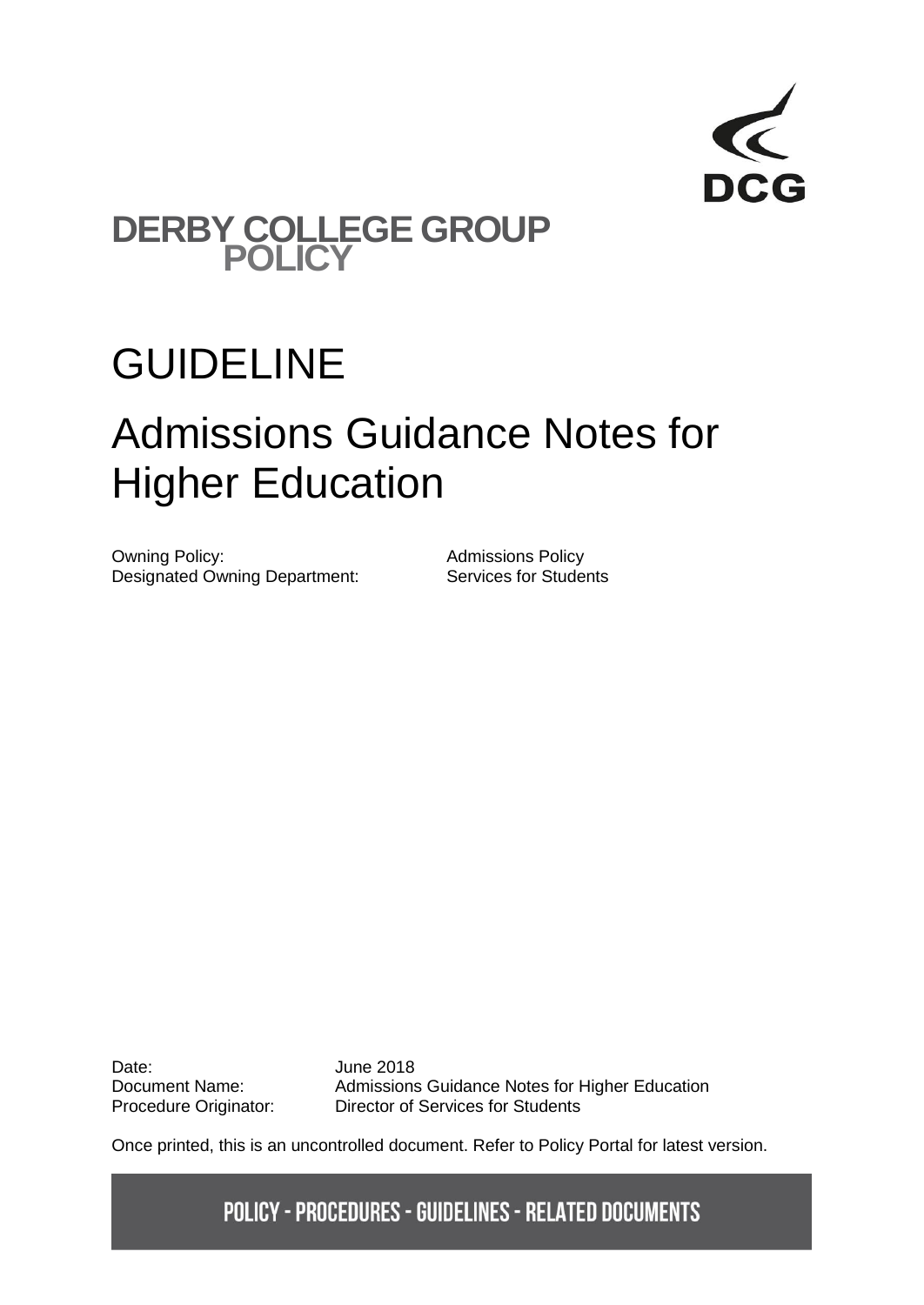### **Guidelines**

These Admissions Guidance Notes should be read in conjunction with the Derby College Admissions Policy and is outlined in the flowchart within the Admissions Policy.

#### **1. Advice Evenings and Recruitment Events**

Potential students may discuss the programmes at one of the regular advice/open evenings staffed by HE tutors, who will be available to offer advice and guidance. Specific events will also be held which involve presentations to existing students on level 3 programmes that act as feeder courses. International students will receive advice and guidance via email/phone, on request.

#### **2. Other sources of information**

Potential students may access information about their programmes directly from the Derby College website and Higher Education leaflets. Students may also contact the Admission Tutors for an informal discussion but will be referred to the College Admissions Policy and be required to complete an application form and attend an interview.

Full time students can access information from UCAS about full time course. Additional information can be accessed via Key information sets, where available, from the UNISTATS web site<http://unistats.direct.gov.uk/> or from the Derby College website (course pages).

#### **3. Enquiries**

All applicants must fully complete an application form available online via the college website or UCAS.

**N.B** Foundation Degree Integrated Engineering applicants must complete a Sheffield Hallam University part time application form available as a download from the College website.

Hardcopies only, of completed application forms, must be sent back to Student Services, Derby College, 2 Pimlico, Ilkeston, Derbyshire DE7 5JS who will the pass the completed application form onto the Admissions tutor.

The Admissions tutor will review the application form in relation to the entry criteria for qualifications and ensure the application is fully and satisfactorily completed. These students will then be called for interview. In cases where the applicant does not meet the stated criteria or the application is incomplete, the student will be informed that they have not been successful in their application to study on the programme, but will be able to resubmit an application form.

The Admissions tutor will liaise with Student Services to confirm dates and times when he/she can interview the student. Student Services will contact the potential student regarding the interview date and time via letter or email. This will request students to bring evidence of subject qualifications in the form of actual certificates and photocopies or a letter from the school or college with the student's predicted grades. Students will also be requested to write a personal statement which will need to be emailed to Student Services prior to the interview date.

Students will be expected to prepare themselves to answer questions in relation to their:

- Personal statement
- References
- Qualifications and experience
- Interest in the subject area and motivation to study at Higher Education level and an attitude that fits with the approach of the academy/curriculum department.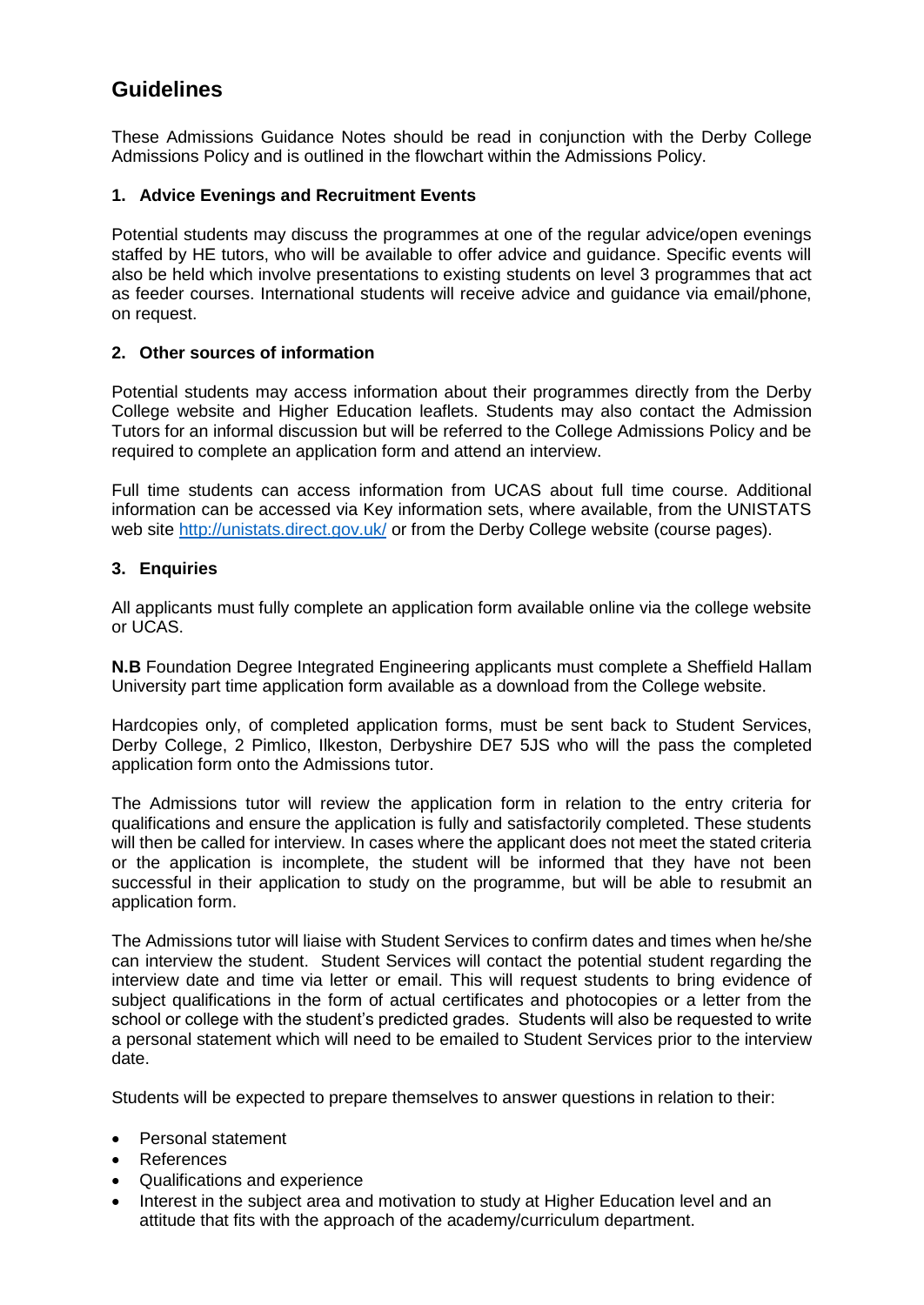In addition, the letter/email informs the student that they have the opportunity to ask questions and seek clarification and to please indicate if they have a disability or learning difficulty. This will enable the College to provide quicker guidance regarding applications for Disabled Students' Allowance (DSA).

In the case of full time students submitting their application to UCAS, the interview process and correspondence is managed through the UCAS course collect website.

#### **4. Criminal Convictions**

Should an applicant indicate a criminal conviction Student Services will send the applicant an 'additional information' letter requesting more information on the criminal conviction. Upon receipt of this additional information, Student Services will pass this on to the relevant curriculum manager in order for a risk assessment to be undertaken, the outcome of which will indicate if the student is rejected or allowed to proceed with their application.

#### **5. Disabled students**

When an applicant indicates a disability/learning difficulty then Student Services will notify the relevant curriculum manager and the Disability Officer. The Disability Officer will arrange to meet the student and help them to progress their application for DSA quickly.

#### **6. Documentation**

Student Services hold copies of relevant documents for the admission process including:

- a) Application form (electronic)
- b) Interview date letter (for students)
- c) Interview checklist
- d) Offer letters: **Declined Conditional** Unconditional
- e) Request to attend enrolment letter
- f) Student finance leaflets including Disabled Students' Allowance

#### **7. Interview process**

Interviews will be conducted by the Admission tutor, for the programme of study for which the potential student has applied to study and another member of staff, if practical. The interview programme will normally be face-to-face but could be carried out over the telephone or electronically using a video communications system.

It will normally involve:

- A brief outline of the relevant course detailing structure and content, assessment methods, possible timetable and location of programme.
- An opportunity to ask questions and seek clarification.
- An opportunity for the applicant to demonstrate clear evidence of interest in the subject area and motivation to study at Higher Education level with an overall attitude that fits with the approach of the academy/curriculum department.
- A review of qualifications and experience.
- Evidence of subject qualifications in the form of actual certificates or a letter from the school or college with the student's predicted grades; photocopies of certificates will be required to add to their files (or if not possible this will be undertaken at Induction).
- Checking of references.
- International students will have the relevant Visa and their English Language requirements reviewed.
- Where relevant, students will be invited to identify any issues that they have e.g. learning difficulty and/or disability. The importance of this identification will be linked to a brief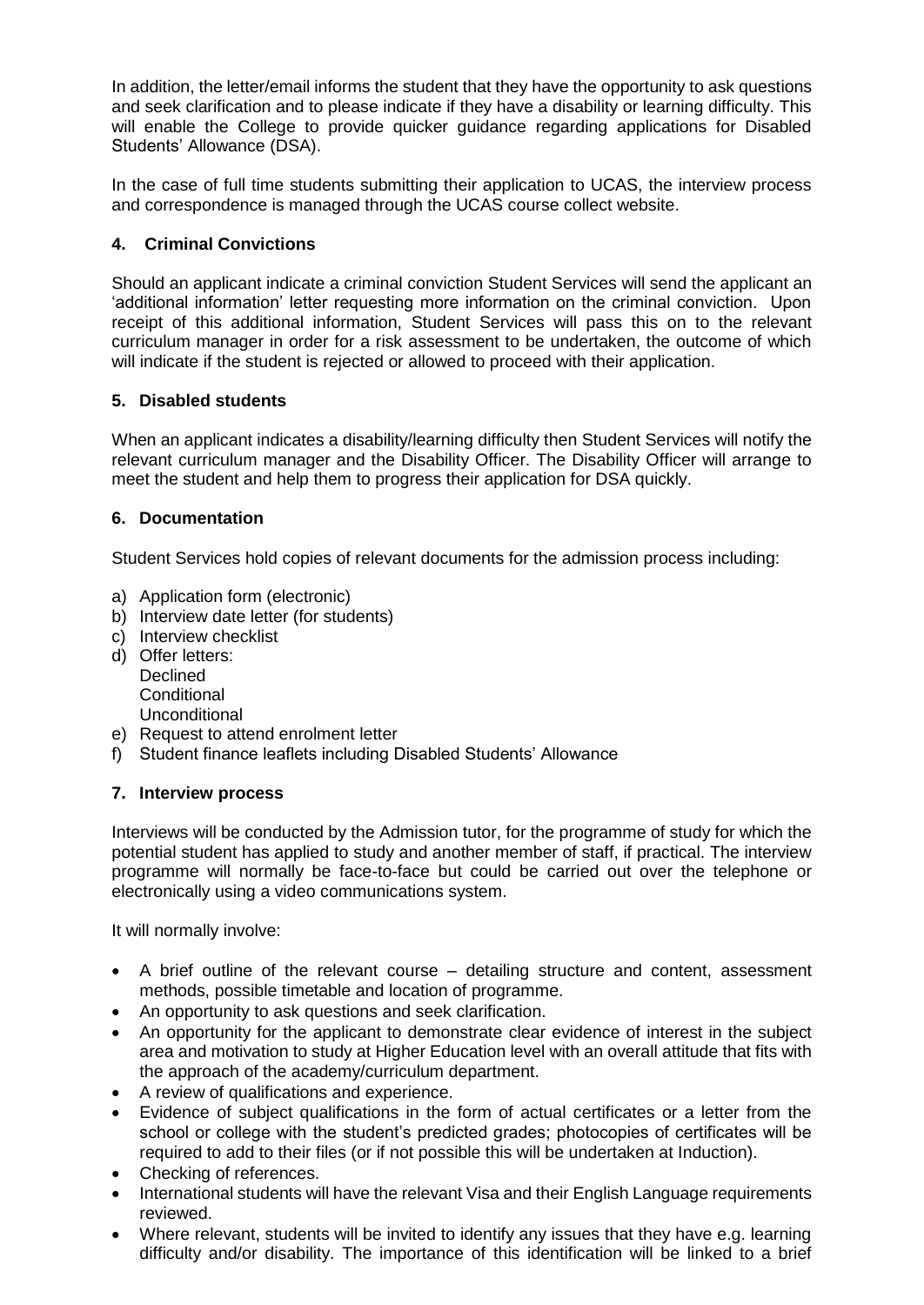description of the funding support available – Disabled Students' Allowance (DSA). International students will be informed of the appropriate funding arrangements.

• The Disability Officer may attend the interview if a student has previously identified a disability and/or learning difficulty.

#### **8. Interview Outcome and Feedback to potential students**

After the interview, the Admissions tutor will inform Student Services of the interview outcome. Student Services will then send a letter/email to the applicant informing them of this outcome. The Admissions tutor may also inform the applicant of the outcome at the end of the interview. The outcome will be one of the following:

- Decline: Student is given reason(s) why the admission to the programme has been declined.
- Conditional offer: upon meeting specified criteria.
- Conditional offer: subject to approval from the Principal (in case of serous criminal convictions).
- Unconditional offer: all criteria met, student may enrol.

Information regarding paying course fees and Disabled Students' Allowance will be sent to all those receiving an offer of a place.

#### **N.B. If required by the awarding body, the Admissions tutor must send on details to the relevant programme leader for final approval of the student offer. Evidence of this must be communicated back to Student Services for them to update records and inform the student.**

This is usually communicated both verbally and in written form using the standard offer documentation, (or the relevant awarding body documentation).

Detailed feedback must be requested by the declined applicant within one week of the interview by a formal request in writing sent to Student Services, Derby College, 2 Pimlico, Ilkeston, Derbyshire DE7 5JS. A reply will sent to the applicant as indicated in the formal request by the Admissions tutor, normally within 10 working days of receipt of the request. The declined applicant may then invoke the Admission Appeals Procedure.

#### **9. Communicating of the Interview Outcomes**

Student Services will be informed of the outcome of each interview by the Admissions tutor and sent copies of all relevant documentation e.g. application form; interview record form; offer form. Student Services will send a letter informing the applicant of the interview outcome.

**N.B** Foundation Degree Integrated Engineering application forms will be sent onto Sheffield Hallam University as part of the enrolment process.

#### **10. Enrolment**

Student Services will send letters to all students that have accepted offers informing them of the enrolment procedures.

#### **11. Appeals**

There is no right of appeal against the outcome of an Admissions decision. However, if additional relevant information can be provided by an applicant in support of their application, which was unavailable when the application was originally submitted, the College will take this into consideration and may reconsider the application.

Applicants may appeal if they are dissatisfied with the processing of their application as indicated in the Admissions Policy.